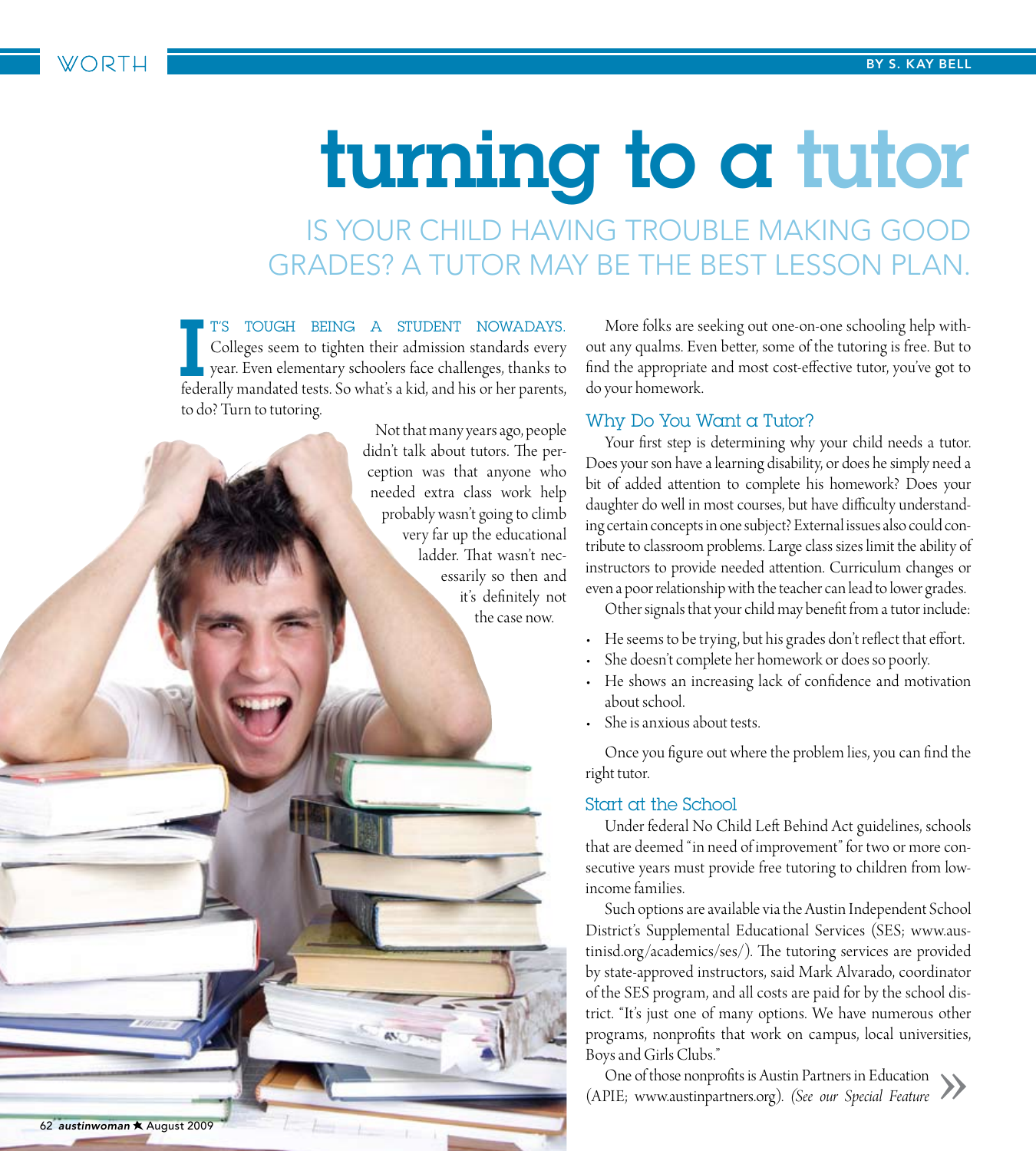**SIGNALS THAT** your child may benefit from a tutor include:

- He seems to be trying, but his grades don't reflect that effort.
- She doesn't complete her homework or does so poorly.
- • He shows an increasing lack of confidence and motivation about school.
- She is anxious about tests.

*profile of Executive Director Kathrin Brewer on pp. 54.)* The group offers a variety of community-classroom volunteer programs in conjunction with the Austin school district. Linda Miracle retired in June as program supervisor for APIE's Victory tutoring program, but she remains an enthusiastic advocate of the effort. In addition to working with the AISD, the Victory program also partners with Austin Public Libraries and holds some of its sessions in those facilities.

Victory's one-on-one tutoring is provided by volunteers and covers all academic subjects for students grades 1-12. There is no charge for the tutoring, said Miracle, as long as the student's parents pay Austin city taxes. While most of those taking advantage of Victory tutoring are struggling with their regular classroom work, Miracle noted that the program also offers help to advanced placement and honors students who are looking to improve or maintain their grades. "What we do is provide a different perspective," said Miracle. "Sometimes just coming at the material in another way is what it takes." Tutoring hours at most sites are from 3 p.m. to 8:30 p.m. That time frame, said Miracle, works well for older students who have after-school activities.

While tutoring through a school district or volunteer program is convenient and the price is right, the major drawback is that such programs are limited to the school year. So if your child needs some help between semesters, you'll have to look elsewhere.

#### Pick a Private Tutor

One possibility for year-round help is a private tutor. An informal arrangement, such as hiring the honors student down the block, could be all you need to help your child's academic performance improve. A reasonable price for this type of tutoring is \$10-to-\$15 an hour.

This type of tutoring usually is fine for basic homework help, but if you want more analysis of your child's learning issues, you'll want to hire a professional. Tutors with several years of experience, typically in the academic arena, can combine personal attention with proven teaching methods.

Kathy Donnell of Alpine retired last year after 21 years of teaching fifth and sixth graders. She now tutors students at those grade levels. "My school asked if I wanted to substitute teach and I said, 'no, I didn't want to do that,'" said Donnell. "I wanted to work but had to be in a job where I could set my own hours and get paid enough to make it worthwhile." That's exactly what she got when she agreed, at the school principal's follow-up request, to tutor. Her contract arrangement with the school is her main job now, but she also has picked up a few private tutoring clients.

Most of Patrick Jones' students are a bit older. Since moving to Austin in 2007, his Just Math Tutoring business (www.justmathtutoring.com) has grown primarily thanks to the demands of The University of Texas calculus program. "UT has been a real plus for me. They've got one of the hardest calculus sequences I've seen anywhere," said Jones, who has a Masters degree in mathematics from the University of Louisville, KY.

Jones was a teaching assistant at Vanderbilt before his move to Texas, and still teaches the occasional class at Austin Community College. But his primary job now is tutoring, for which his base rate is \$55 per hour.

#### Find a Franchise

National tutoring chains are another option. The most wellknown are Sylvan, Huntington and Kumon. In the greater Austin area, each company has several learning centers; their online search engines can help you find the nearest facility. Typical monthly charges range from \$85-to-\$115 per subject, per month. In addition, most also charge a registration fee of \$30-to-\$50. An advantage of franchise operations is that they also often offer payment plans. A drawback of chain programs is that the tutoring sometimes is in small groups, three to four students to one tutor, rather than the one-on-one attention you get from a private tutor.

#### Explore Online Options

New technologies also have produced changes in the tutoring field. Sylvan offers an online program. Other web-based tutoring is available via MathNerds.com or Tutor.com. Cyber tutoring might be preferable if your child is shy, your family has scheduling

*See Turning to a Tutor on page 85*



## They say all dogs go to Heaven... I'm just not ready yet.





For more information on how to adopt or volunteer, visit our website or call 533-9360

www.weerescue.org